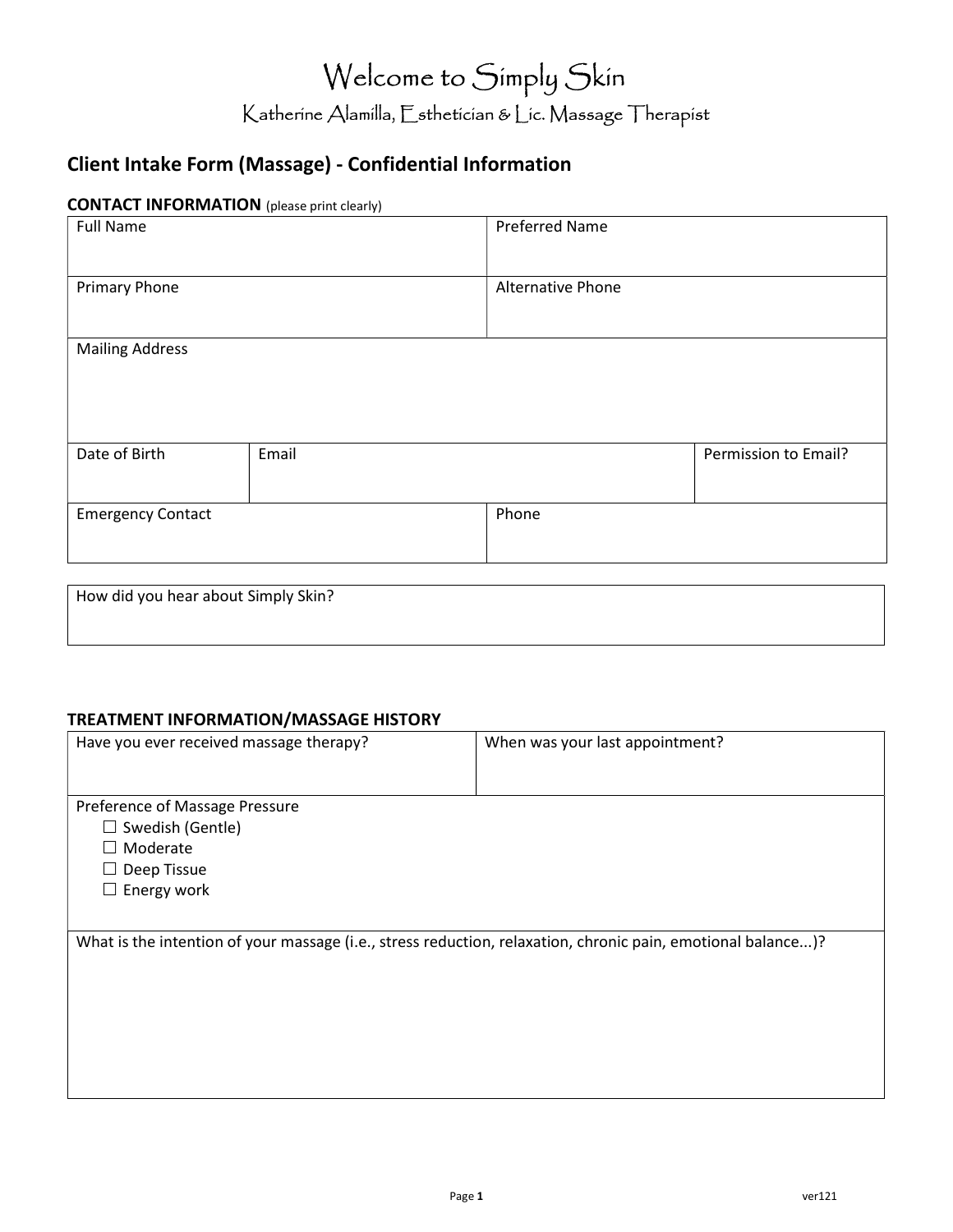### WELLNESS AND MEDICAL HISTORY

|                                                                                   |                                                                         | Please list accidents, injuries: disk problems, tendonitis, whiplash, knee problems, fractures, sprains, |  |  |  |  |
|-----------------------------------------------------------------------------------|-------------------------------------------------------------------------|----------------------------------------------------------------------------------------------------------|--|--|--|--|
| strains, etc., and their respective dates of occurrence:                          |                                                                         |                                                                                                          |  |  |  |  |
|                                                                                   |                                                                         |                                                                                                          |  |  |  |  |
|                                                                                   |                                                                         |                                                                                                          |  |  |  |  |
|                                                                                   |                                                                         |                                                                                                          |  |  |  |  |
|                                                                                   |                                                                         |                                                                                                          |  |  |  |  |
| Please list the medications, vitamins, and supplements you are currently taking:  |                                                                         |                                                                                                          |  |  |  |  |
|                                                                                   |                                                                         |                                                                                                          |  |  |  |  |
|                                                                                   |                                                                         |                                                                                                          |  |  |  |  |
|                                                                                   |                                                                         |                                                                                                          |  |  |  |  |
|                                                                                   |                                                                         |                                                                                                          |  |  |  |  |
| Please list allergies and/or food sensitivities (including topical and seasonal): |                                                                         |                                                                                                          |  |  |  |  |
|                                                                                   |                                                                         |                                                                                                          |  |  |  |  |
|                                                                                   |                                                                         |                                                                                                          |  |  |  |  |
|                                                                                   |                                                                         |                                                                                                          |  |  |  |  |
|                                                                                   |                                                                         |                                                                                                          |  |  |  |  |
| How much water do you drink?                                                      |                                                                         |                                                                                                          |  |  |  |  |
|                                                                                   | How many caffeinated beverages (coffee, tea, soft drinks) do you drink? |                                                                                                          |  |  |  |  |
| $\Box$ 1-3 glasses/day                                                            | $\Box$ 1-3 servings/day                                                 |                                                                                                          |  |  |  |  |
| $\Box$ 4-6 glasses/day                                                            | $\Box$ 4-6 servings/day                                                 |                                                                                                          |  |  |  |  |
| $\Box$ 7-9 glasses/day                                                            | $\Box$ 7-9 servings/day                                                 |                                                                                                          |  |  |  |  |
| $\Box$ 10+ glasses/day                                                            | $\Box$ 10+ servings/day                                                 |                                                                                                          |  |  |  |  |
| What is your current stress level?                                                | What stress-reduction and exercise activities do you engage in?         |                                                                                                          |  |  |  |  |
| $\Box$ Low: 1-3                                                                   |                                                                         |                                                                                                          |  |  |  |  |
| $\Box$ Moderate: 4-6<br>$\Box$ High: 7-9                                          |                                                                         |                                                                                                          |  |  |  |  |
| $\Box$ Profound: 10                                                               |                                                                         |                                                                                                          |  |  |  |  |
|                                                                                   |                                                                         |                                                                                                          |  |  |  |  |
| Do you follow a special diet? Please specify:                                     |                                                                         |                                                                                                          |  |  |  |  |
|                                                                                   |                                                                         |                                                                                                          |  |  |  |  |
| How many hours do you sleep per day?                                              |                                                                         | Do you smoke? How much?                                                                                  |  |  |  |  |
|                                                                                   |                                                                         |                                                                                                          |  |  |  |  |
|                                                                                   |                                                                         |                                                                                                          |  |  |  |  |

# Please shade in the areas of discomfort (achy, throbbing, stabbing, numb, tingling, etc.)